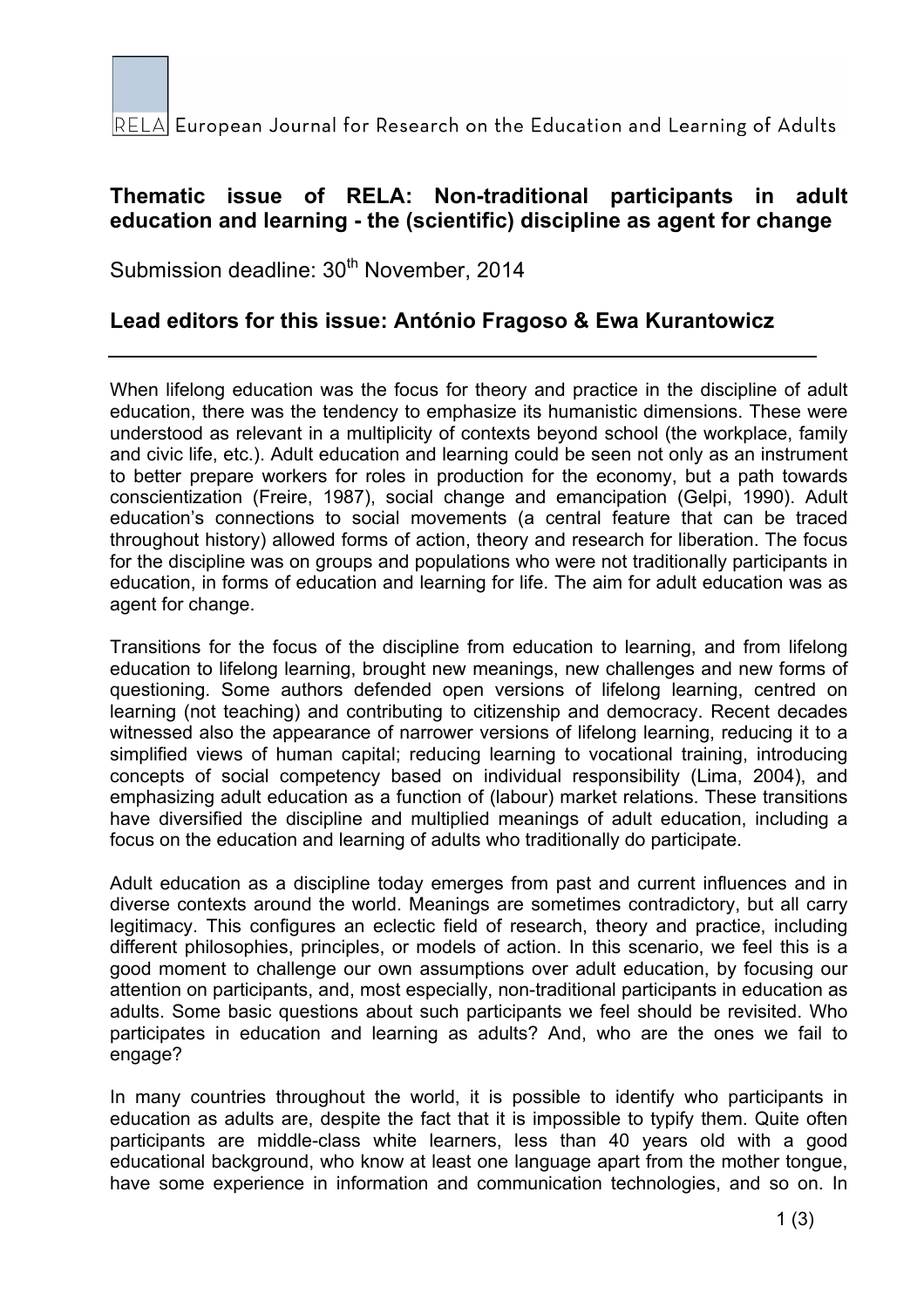

## RELA European Journal for Research on the Education and Learning of Adults

some countries, they are mainly male, in others predominantly female. Looking at the question of who they are from the other side of the mirror – who are the ones not participating – sheds light on any assumptions. Are we focussing attention in research, theory and practice on those groups or populations who "need us most"? Should 'adult education' preferentially target those who are not participating - the most deprived, fragile or excluded individuals and groups in society? Years ago, maybe this could be considered an important focus. What about today? In some contexts where education takes place, we fail to understand the immediate advantage for those adults who do participate. It is important to consider that institutions, civil society organisations, nongovernmental organisations or others have their institutional policy, culture and interests. In the same line of reasoning, a wide range of professionals (whether adult educators or not) find their jobs in those institutions and, as workers and people have their own interests. While we assume these interests do coincide, this in fact might not be the case. In short, a second assumption, incorporating all those who engage in education and learning as adults, prompts us to ask, simply, whose interests are being pursued through action?

Non-traditional participants are quite often characterized through their membership of scattered, non-unified and non-homogenous groups. In higher education the nontraditional students are those minorities whose participation is constrained by structural factors - mature students, working-class, cultural minorities or gender minorities (Fergal, Merrill, & Thunborg 2014). Older citizens or immigrant populations are almost by definition either non- or non-traditional participants in learning. Literacy studies call our attention to non- participants whose rights as citizens are severely constrained and who can be encouraged to participate. In most social contexts, there are non- participants who, for one reason or another, become less visible as their voices are unheard. It seems therefore reasonable to suggest that a significant number of researchers focus on nontraditional participants. However, the nature of education and learning processes, the philosophic principles beneath the action, etc., are not indifferent. Is it valid to assume that adult education with a focus on non-participants or non-traditional participants takes into account the improvement of participants' lives, or the emancipation of groups? Or, is this today a false assumption? Is the (scientific) discipline of adult education focussed as agent for change?

In our synthesis, we are inviting researchers to look carefully to those non-traditional participants in adult education and challenge the assumptions of the field as it is seen today across the various contexts where we live and work. We are therefore calling for papers addressing one or more (but not only) of the following themes:

- Non-traditional learning trajectories
- Research on non-traditional participants in adult education and learning: disclosure, inclusion or emancipation
- Do non-traditional participants change adult education and learning (values, context, relations, teachers, methods, others)
- How are institutions dealing with non-traditional participants?
- Power and adult education in focusing on non-traditional learners
- The role of civil society in the learning dynamics of non-traditional participants